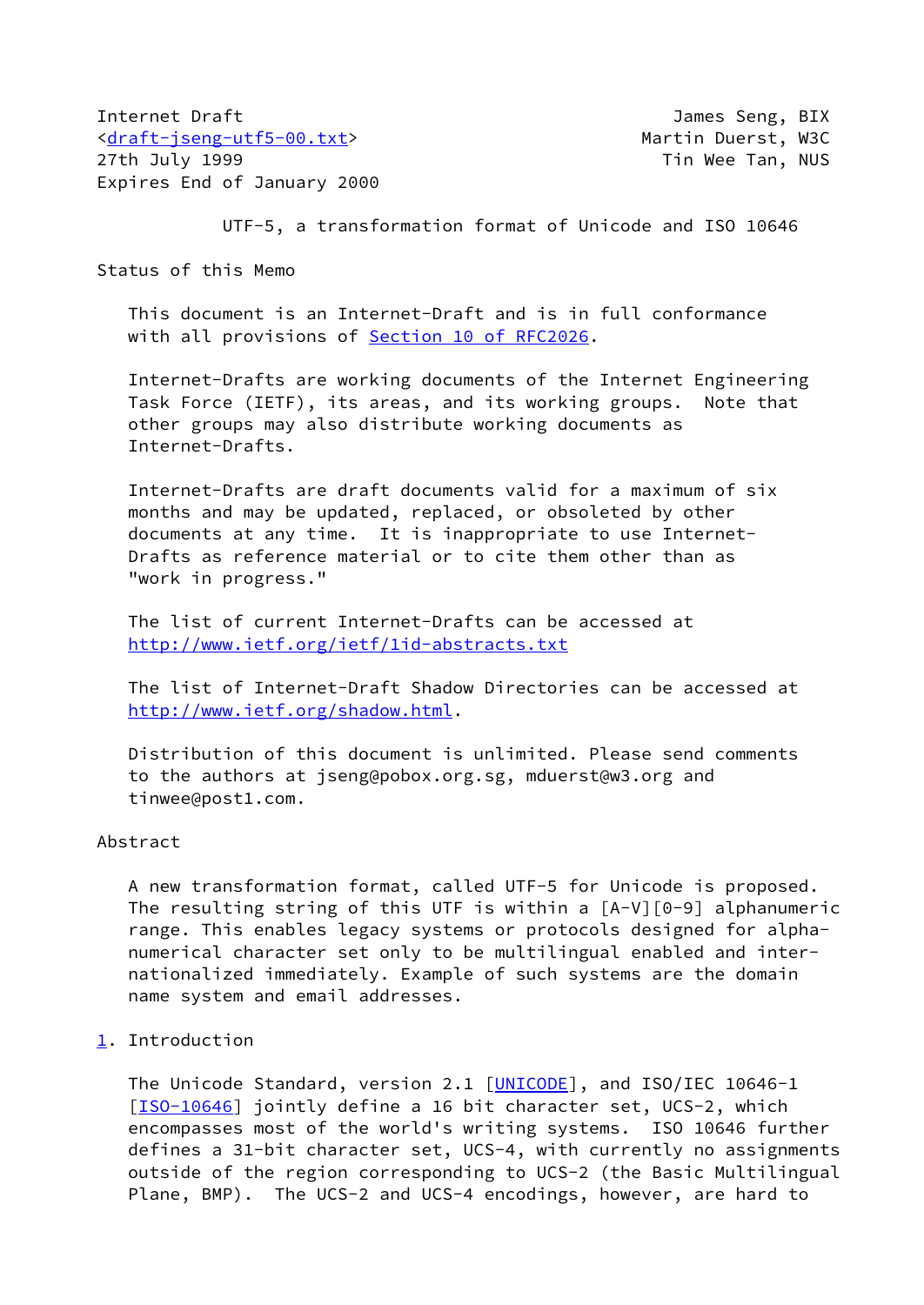use in many current applications and protocols that assume 8 or even 7 bit characters. Even newer systems able to deal with 16 bit char acters cannot process UCS-4 data. This situation has led to the development of so-called UCS transformation formats (UTF), each with different characteristics.

### Expires End of January 2000 [Page 1]

Internet Draft UTF-5, a transformation format of Unicode July 1999

At this moment, there are 3 standard UTF, namely UTF-7 [\[UTF7](#page-6-1)], UTF-8 [\[UTF8](#page-6-2)] and UTF-16 [UTF16], each is a variable length transformation which gives 7 bit, 8 bit and 16 bit strings respectively. While these are sufficient for most application uses, there are however some legacy systems which are, unfortunately, unable to handle even 7 bit strings either due to technical restriction or common uses.

 The object of this memo is to propose a UTF-5 which gives a trans formed string that is within [A-V][0-9] alphanumerical character set. This enables legacy system designed for alphanumerical character set only to be multilingual enabled and internationalized immediately.

UTF-8 is the transformation format for all IETF standards [[IETFPC](#page-6-3)]. UTF-5 is not here to change this. It is proposed to support legacy applications or protocols that cannot be modify in a simple way to handle 8 bits using UTF-8 encoding. See [Section 4](#page-4-0) on the discussion on how UTF-5 can be used for Domain Name System [\[DNS](#page-6-4)] and Simple Mail Transfer Protocol [[SMTP\]](#page-6-5) Address.

<span id="page-1-0"></span>[2](#page-1-0). UTF-5 definition

 In UTF-5, each character are encoded using a sequence of 1 to 8 octets. Two transformations are needed for UTF-5, namely

- 1. Determine the quintet ("5-bit") binary sequence.
- 2. From a table, translate the quintet to the resulting string.

 Take note that the UTF-5 is not a sequence of quintets but a sequence of octets where each octets are in the alphanumeric range. Alpha numeric is defined as A to V (uppercase only) and 0 to 9 in this context.

 This memo does not specify the binary pattern of the alphanumeric characters as the purpose of the transformation is to get a alpha numeric string which represent a multilingual string. However, it is presumed that US-ASCII [[US-ASCII\]](#page-6-6) is use for most purposes.

# 2.1 Determine the quintet binary sequence

The first quintet of a binary sequence will have the highest-order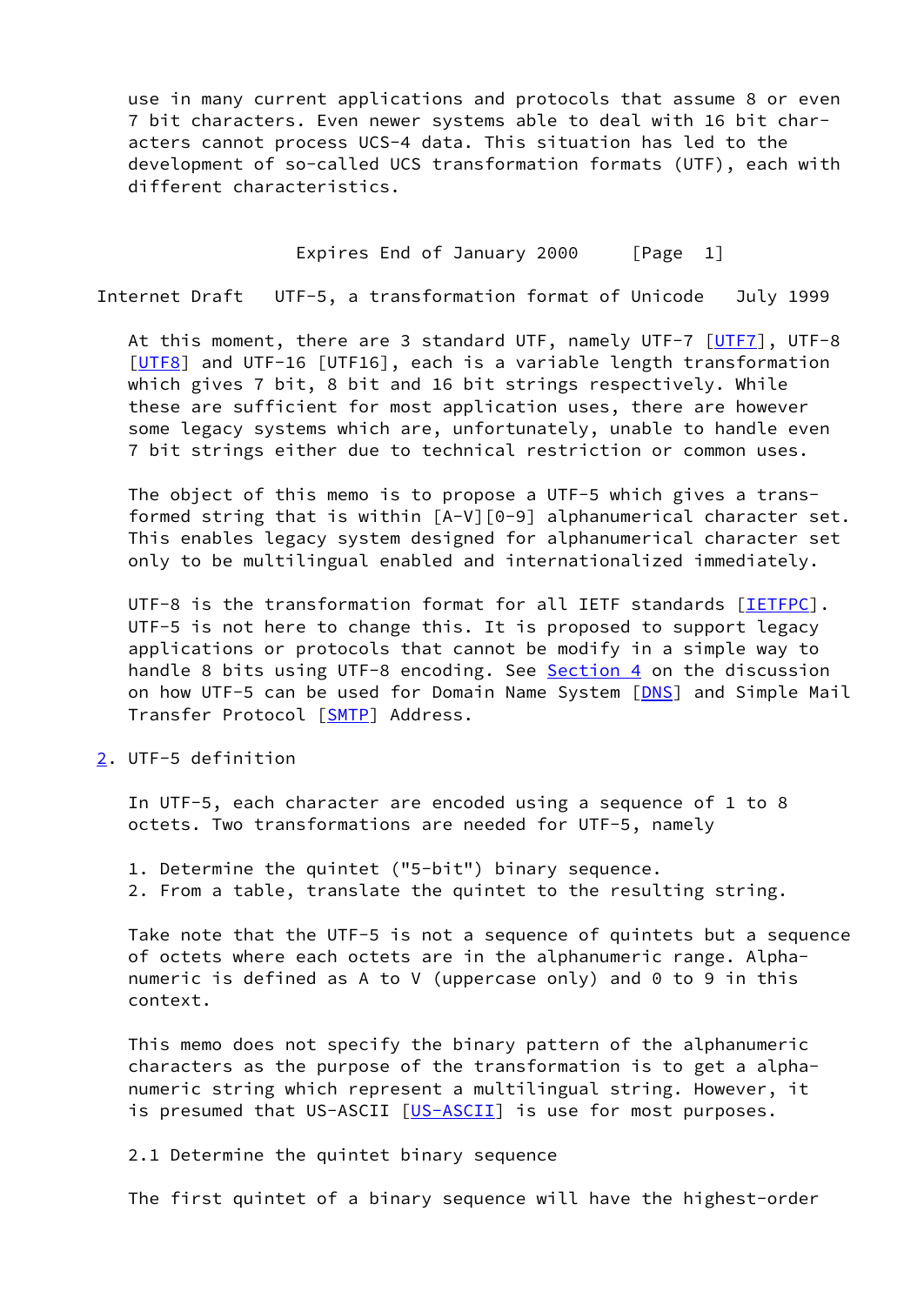bit set to 1 and the remaining quintet will have the highest-order bit set to 0. The remaining 4 bits of every quintet contain bits from the value of the character to be encoding.

 The table below summarizes the format of these different quintet types. The letter x indictes bits available for encoding bits of the UCS-4 character value.

Expires End of January 2000 [Page 2]

Internet Draft UTF-5, a transformation format of Unicode July 1999

| $UCS-4$ range (hex.) |             | UTF-5 quintet sequence (binary) |  |
|----------------------|-------------|---------------------------------|--|
| 0000 0000-0000 000F  | $1$ xxxx    |                                 |  |
| 0000 0010-0000 00FF  | 1xxxx 0xxxx |                                 |  |
| 0000 0100-0000 OFFF  |             | 1xxxx 0xxxx 0xxxx               |  |
| 0000 1000-0000 FFFF  |             | 1xxxx 0xxxx 0xxxx 0xxxx         |  |
| $\cdots$             |             |                                 |  |
| 1000 0000-7FFF FFFF  |             | 1xxxx 0xxxx 0xxxx  0xxxx        |  |

2.2 Translation table for quintet and alphanumeric character

 Translation table for quintet binary pattern and alphanumeric character are as follows:

| quintet |                | quintet |   | quintet |   | quintet |   |
|---------|----------------|---------|---|---------|---|---------|---|
| 00000   | 0              | 01000   | 8 | 10000   | G | 11000   | 0 |
| 00001   |                | 01001   | 9 | 10001   | н | 11001   | P |
| 00010   | $\mathfrak{D}$ | 01010   | Α | 10010   | Ι | 11010   | Q |
| 00011   | 3              | 01011   | B | 10011   | J | 11011   | R |
| 00100   | 4              | 01100   | C | 10100   | Κ | 11100   | S |
| 00101   | 5              | 01101   | D | 10101   | L | 11101   | т |
| 00110   | 6              | 01110   | E | 10110   | M | 11110   | U |
| 00111   |                | 01111   | F | 10111   | N | 11111   | V |

2.3 Encoding from UCS-4 to UTF-5

- 1) Determine the required number of octets from the character value. Let U be the UCS-4 value, then the required number of octets is log16(U) round up.
- 2) Prepare the quintet binary sequence. Put the highest order bit of the first quintet as 1 and highest order bit of the rest of the quintet as 0.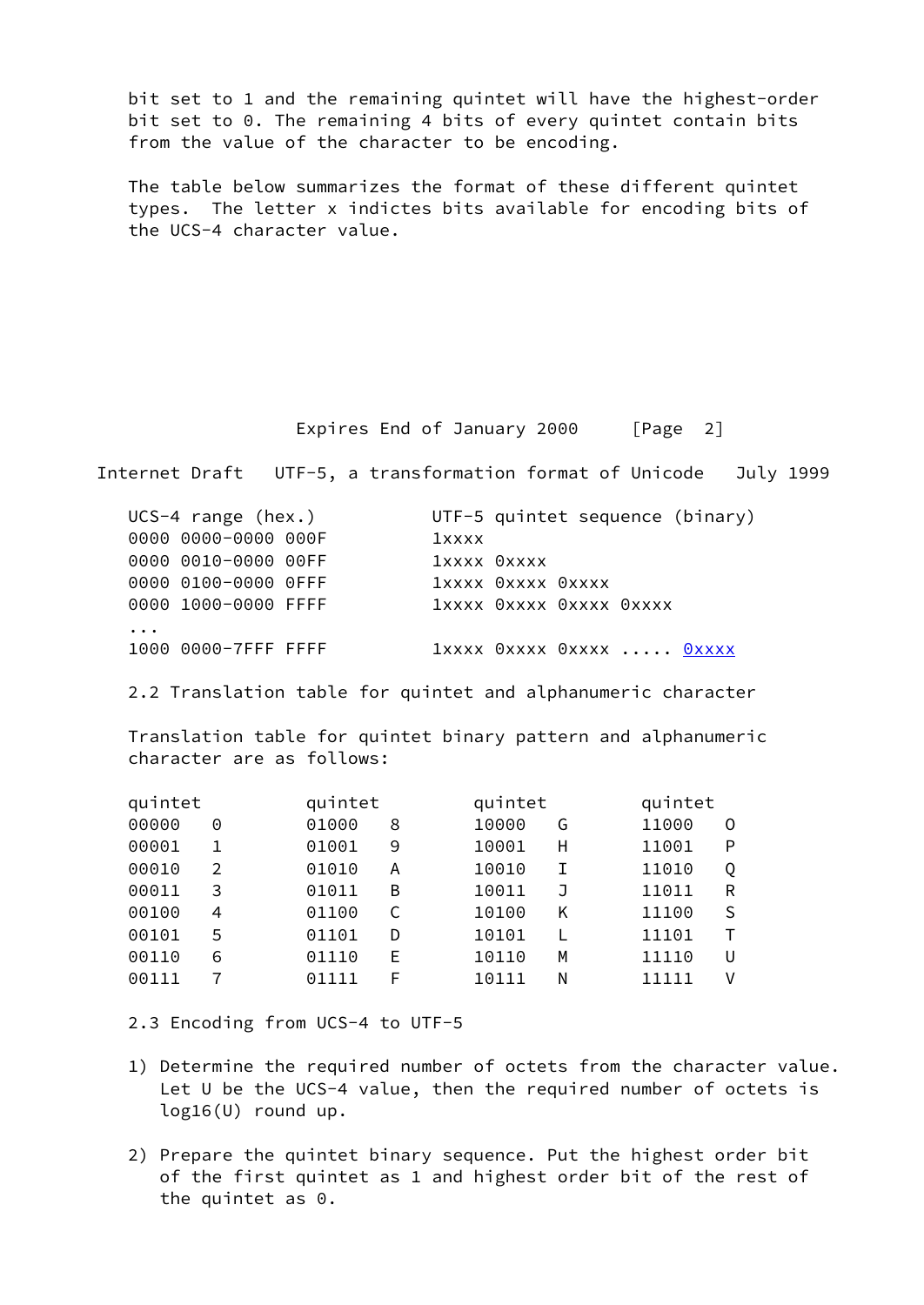- 3) Fill in the bits marked x from the bits of the character value, starting from the lower-order its of the character value and putting them first in the last quintet of the sequence, then the next to last, etc until all x bits are filled in.
- 4) For each quintet, apply the lookup table in Section 2.2 to get the corresponding alphanumeric character.
- 2.4 Decoding UTF-5 to UCS-4
- 1) Determine the length of octet sequence. As according to the UTF-5 encoding, every character will have the inital octet within 'G' to 'V'. Thus, the length of the octet sequence can be determined by looking for 'G' to 'V' in the UTF-5 string.
- 2) Apply the reverse lookup according to the table in Section 2.2 to get the quintet binary sequence.
- 3) Initialize the 4 octets of the UCS-4 character with all bits set to 0.

Expires End of January 2000 [Page 3]

Internet Draft UTF-5, a transformation format of Unicode July 1999

 4) Distribute the bits from the sequence to the UCS-4 character, first the lower-order bits from the last octet of the sequence and proceeding to the left until no x bits are left.

 If the UTF-5 sequence is no more than four octets long, decoding can proceed directly to UCS-2 (or equivalently Unicode).

2.5 Detecting UTF-5 string

 As the UTF-5 string is a alphanumeric string, it is difficult to differential between a normal ASCII document or a UTF-5 document.

 Nevertheless, if the string is sufficient long, it is possible to do some detection of UTF-5 string base on the fact that 1. UTF-5 strings only have characters within '0'-'9' and 'A'-'V'. 2. UTF-5 strings have a well-defined inital octet of 'G' to 'V'. 3. The 'G' character always occurs as the inital and only octet.

<span id="page-3-0"></span>[3](#page-3-0). Examples of UTF-5

 The Unicode sequence "A<NOT IDENTICAL TO><ALPHA>." (0041, 2262, 0391, 002E) may be encoded as follows:

"K1I262J91IE"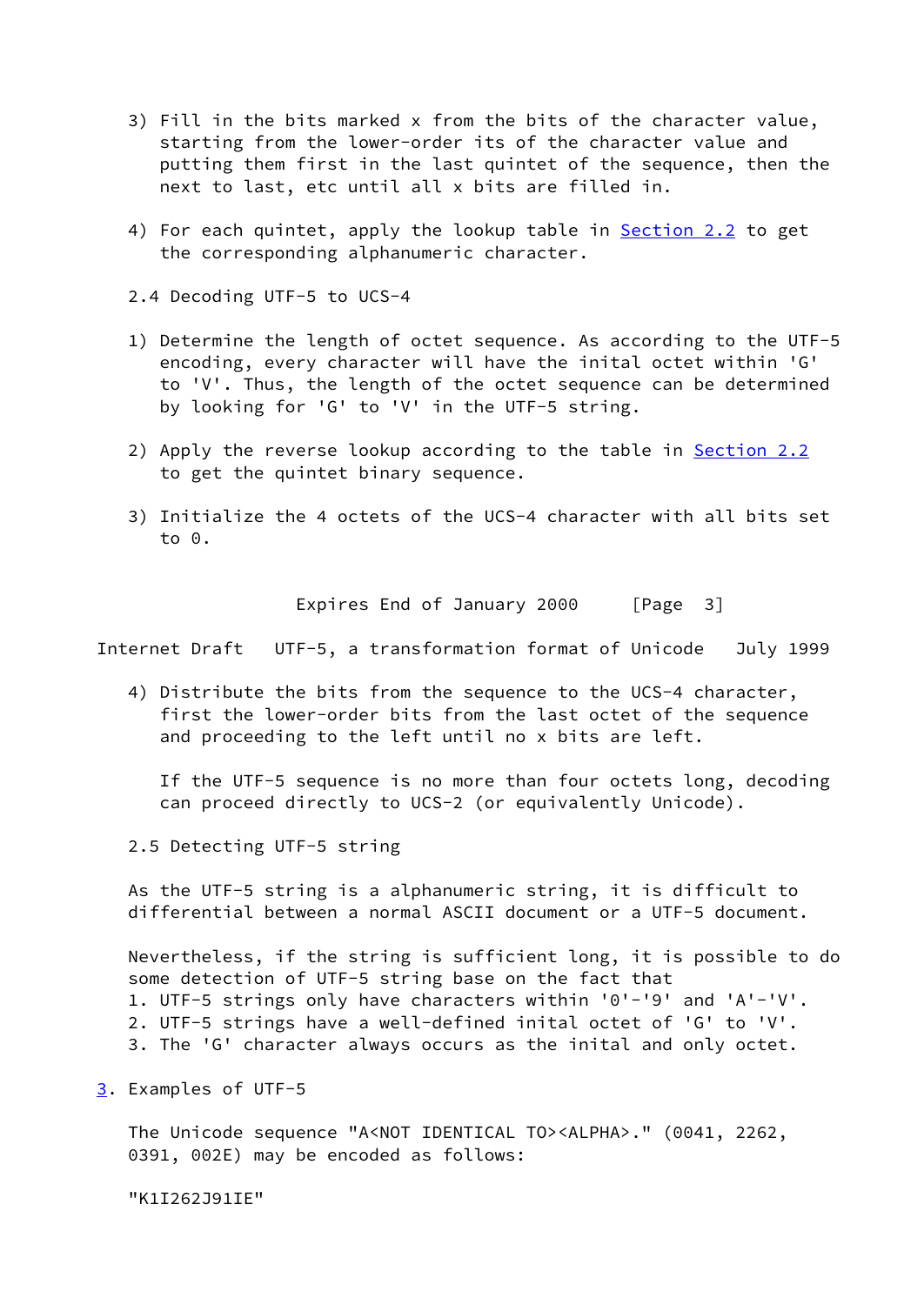The Unicode sequence "Hi Mom <WHITE SMILING FACE>!" (0048, 0069, 0020, 004D, 006F, 006D, 0020, 263A, 0021) may be encoded as follows:

#### "K8M9I0KDMFMDI0I63AI1"

 The Unicode sequence representing the Han characters for the Japanese word "nihongo" (65E5, 672C, 8A9E) may be encoded as follows:

"M5E5M72COA9E"

 Note that from the examples, it is obvious that there is a short-cut to the UTF-5 transformation which goes like this:

- 1. Write down the hexdecimal of the Unicode character as a string.
- 2. For the first character of the hexdecimal string, change 0 to G, 1 to H, 2 to I, ... F to V.

This will yield you the UTF-5 string of the Unicode character.

<span id="page-4-0"></span>[4](#page-4-0). Applications

 There are many applications whereby UTF-5 would be useful for Internationalization ("i18n"). Here are some of the possible uses.

Expires End of January 2000 [Page 4]

Internet Draft UTF-5, a transformation format of Unicode July 1999

a. Internationalization of Domain Names System

 In the Domain Name System, although the technical standard does not prevent 8-bits character to be use as domain names, general use of the system restrict it to only A-Z (upper and lower), 0-9 and "-" as a valid domain name. This pose some great difficulty when doing i18n of domain names as the current UTF-7, UTF-8 and UTF-16 is not compatible with the existing software system already in used.

 Please see [draft-xxx-xxx-xxx.txt](https://datatracker.ietf.org/doc/pdf/draft-xxx-xxx-xxx.txt) for detail discussion on Internationalization of Domain Names System ("iDNS"). <http://www.idns.org/>

b. Internationalization of Simple Mail Transfer Protocol Address

While it is possible for a person to send SMTP Mail in different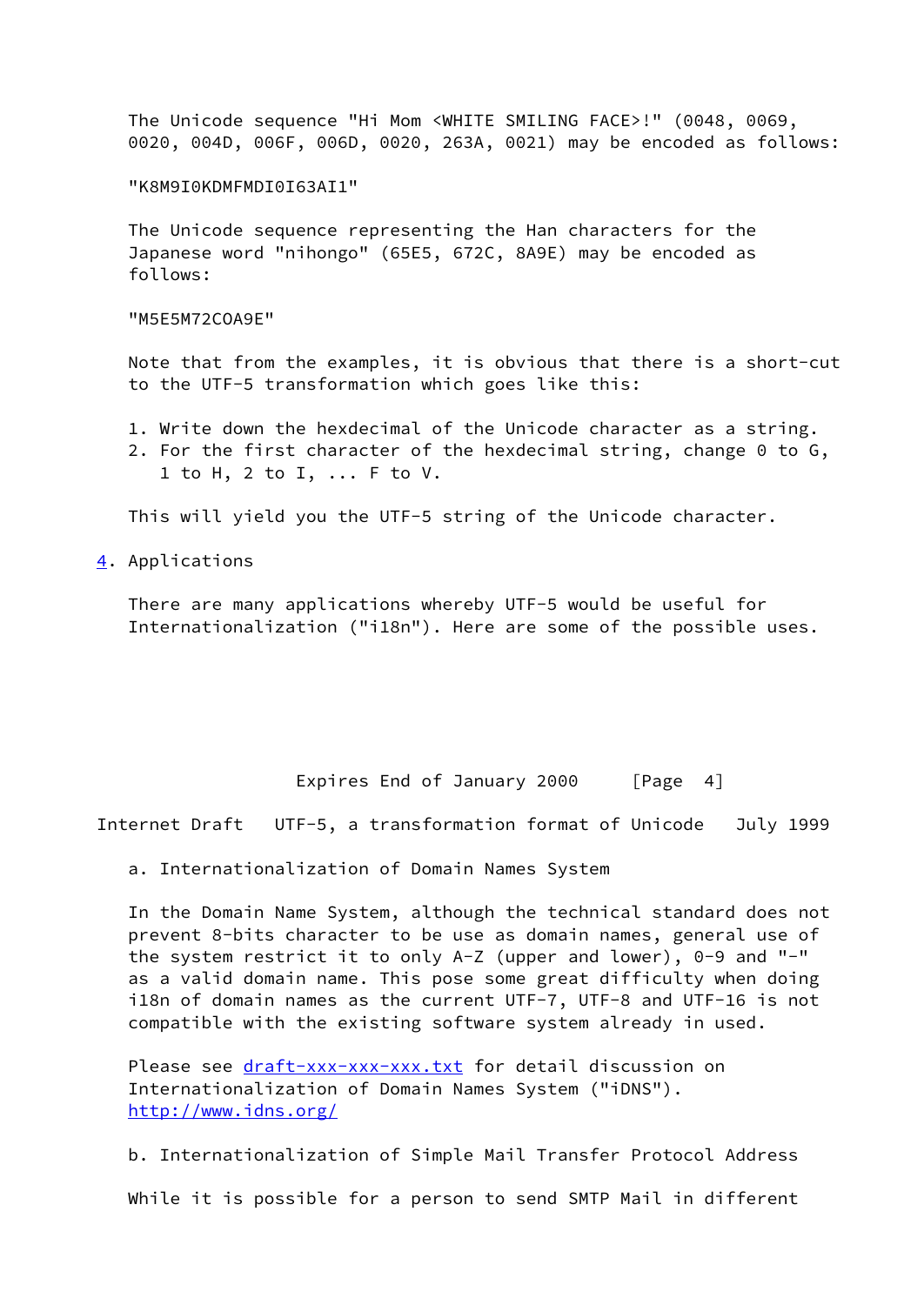language on different character set to each another using Multi- purpose Internet Mail Extensions [\[MIME](#page-6-7)], the SMTP Mail Address remains a challenge to be Internationalized. Internationalization of SMTP Address has two barrier, 1. the Internationalization of Domain Name System and 2. the Internationalization of the mailbox or username. SMTP mailbox have a very strict check [\[RFC822](https://datatracker.ietf.org/doc/pdf/rfc822)] dues to many potential security risks when using symbols or special char acters in mailbox. UTF-5 will allow Unicode to be used immediately as mailbox with minimual change in system and without additional security risks.

Please see [draft-xxx-xxx-xxx.txt](https://datatracker.ietf.org/doc/pdf/draft-xxx-xxx-xxx.txt) for detail discussion on Inter nationalization of Simple Mail Transfer Protocol Address ("iMail").

 Internationalization of URIs is not discussed in this memo. Please refer to<http://www.w3.org/International/0-URL-and-ident.html>.

 However, uses for UTF-5 goes beyond Internet back to old legacy system such as Telegram system or even Morse code allowing Multilingual characters to be transmitted.

<span id="page-5-1"></span>[5](#page-5-1). Security Considerations

This memo does not address any security consideration at the moment.

<span id="page-5-2"></span>[6](#page-5-2). Acknowledgments

 UTF-5 was first defined by Martin Duerst at the University of Zurich in [draft-duerst-dns-i18n-00.txt.](https://datatracker.ietf.org/doc/pdf/draft-duerst-dns-i18n-00.txt)

 Contributors (not in any order): Marc Blanchet <Marc.Blanchet@viagenic.qc.ca>

<span id="page-5-3"></span><span id="page-5-0"></span>

|                               | Expires End of January 2000<br>$\lceil \text{Page} \quad 5 \rceil$                                                                                                                                                                                                       |
|-------------------------------|--------------------------------------------------------------------------------------------------------------------------------------------------------------------------------------------------------------------------------------------------------------------------|
| Internet Draft                | UTF-5, a transformation format of Unicode<br>July 1999                                                                                                                                                                                                                   |
| $\overline{1}$ . Bibliography |                                                                                                                                                                                                                                                                          |
| $[ISO-10646]$<br>[UTF16]      | $ISO/IEC 10646-1:1993. International Standard --$<br>Information technology -- Universal Multiple-Octet<br>Coded Character Set (UCS) -- Part 1: Architecture<br>and Basic Multilingual Plane. UTF-8 is described in<br>Annex R, adopted but not yet published. UTF-16 is |

described in Annex Q, adopted but not yet published.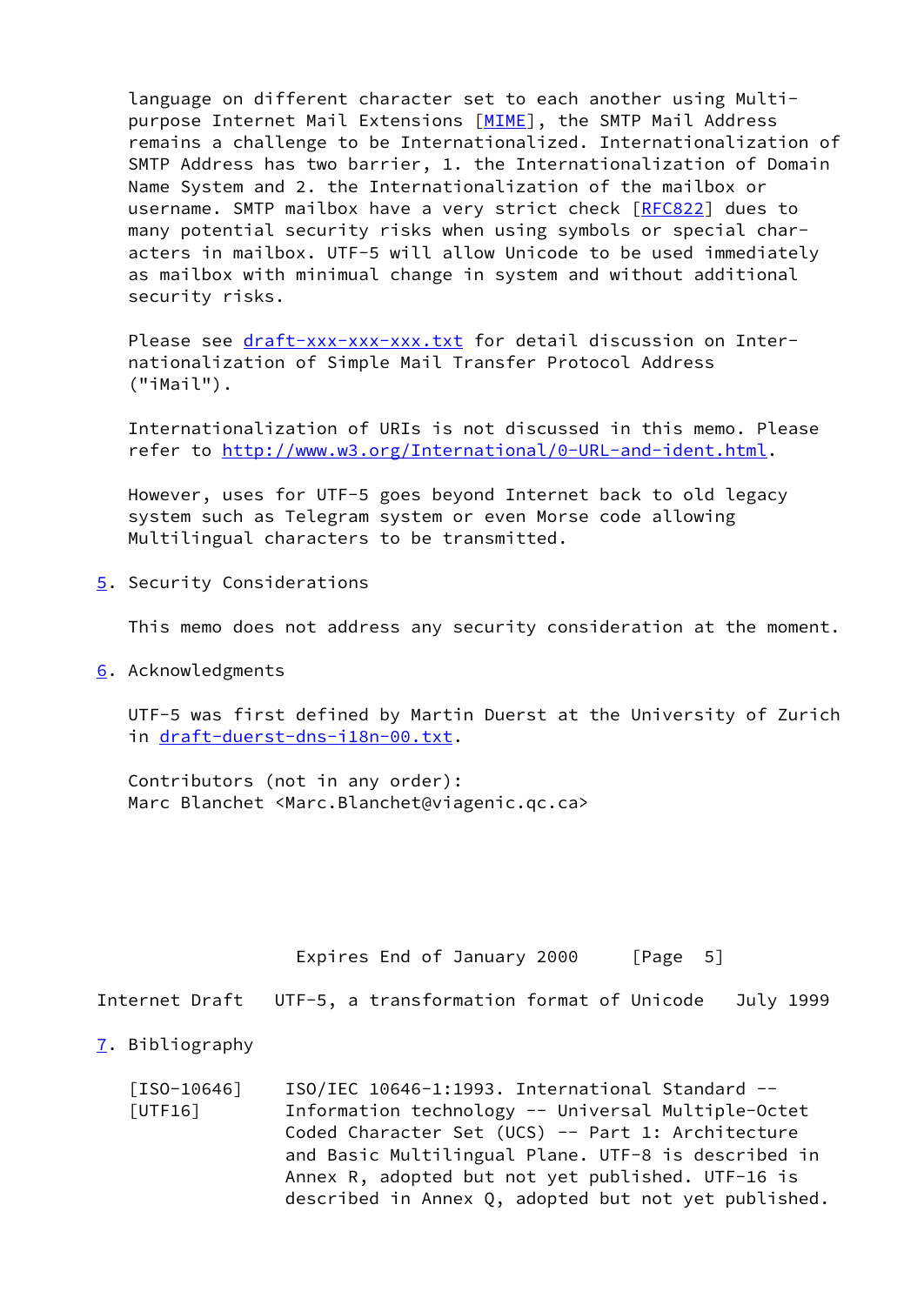- <span id="page-6-1"></span> [UTF7] Goldsmith, D., and M. Davis, "UTF-7: A Mail-safe Transformation Format of Unicode", [RFC 1642](https://datatracker.ietf.org/doc/pdf/rfc1642), Taligent, Inc., July 1994.
- <span id="page-6-2"></span> [UTF8] F. Yergeau "UTF-8: a transformation format of Unicode and ISO 10646", [RFC2044](https://datatracker.ietf.org/doc/pdf/rfc2044), Alis Technologies, October 1996.
- <span id="page-6-0"></span> [UNICODE] The Unicode Consortium, "The Unicode Standard -- Worldwide Character Encoding -- Version 1.0", Addison-Wesley, Volume 1, 1991, Volume 2, 1992.
- <span id="page-6-6"></span> [US-ASCII] Coded Character Set--7-bit American Standard Code for Information Interchange, ANSI X3.4-1986.
- <span id="page-6-4"></span> [DNS] P. Mockapetris "Domain Names - Concepts and Facilities", [RFC1034,](https://datatracker.ietf.org/doc/pdf/rfc1034) ISI, November 1987, "Domain Names - Implementation and Specification", [RFC1035](https://datatracker.ietf.org/doc/pdf/rfc1035), ISI, November 1987.
- <span id="page-6-5"></span> [SMTP] Jonathan B. Postel "Simple Mail Transfer Protocol", [\[RFC822](https://datatracker.ietf.org/doc/pdf/rfc822)] [RFC821](https://datatracker.ietf.org/doc/pdf/rfc821), ISI, August 1982. David H. Crocker "Standard for ARPA Internet Text Messages", [RFC822](https://datatracker.ietf.org/doc/pdf/rfc822), Dept of Electrical Engineering, Univeristy of Delaware, August 1982.
- <span id="page-6-7"></span>[MIME] "Multipurpose Internet Mail Extensions", [RFC1341](https://datatracker.ietf.org/doc/pdf/rfc1341), N. Borensten, Bellcore, N. Freed, Innosoft, June 1992.
- <span id="page-6-3"></span> [IETFPC] "IETF Policy on Character Sets and Languages", [RFC2277](https://datatracker.ietf.org/doc/pdf/rfc2277) [BCP18,](https://datatracker.ietf.org/doc/pdf/bcp18) H. Alvestrand, Jan 1998.

Expires End of January 2000 [Page 6]

Internet Draft UTF-5, a transformation format of Unicode July 1999